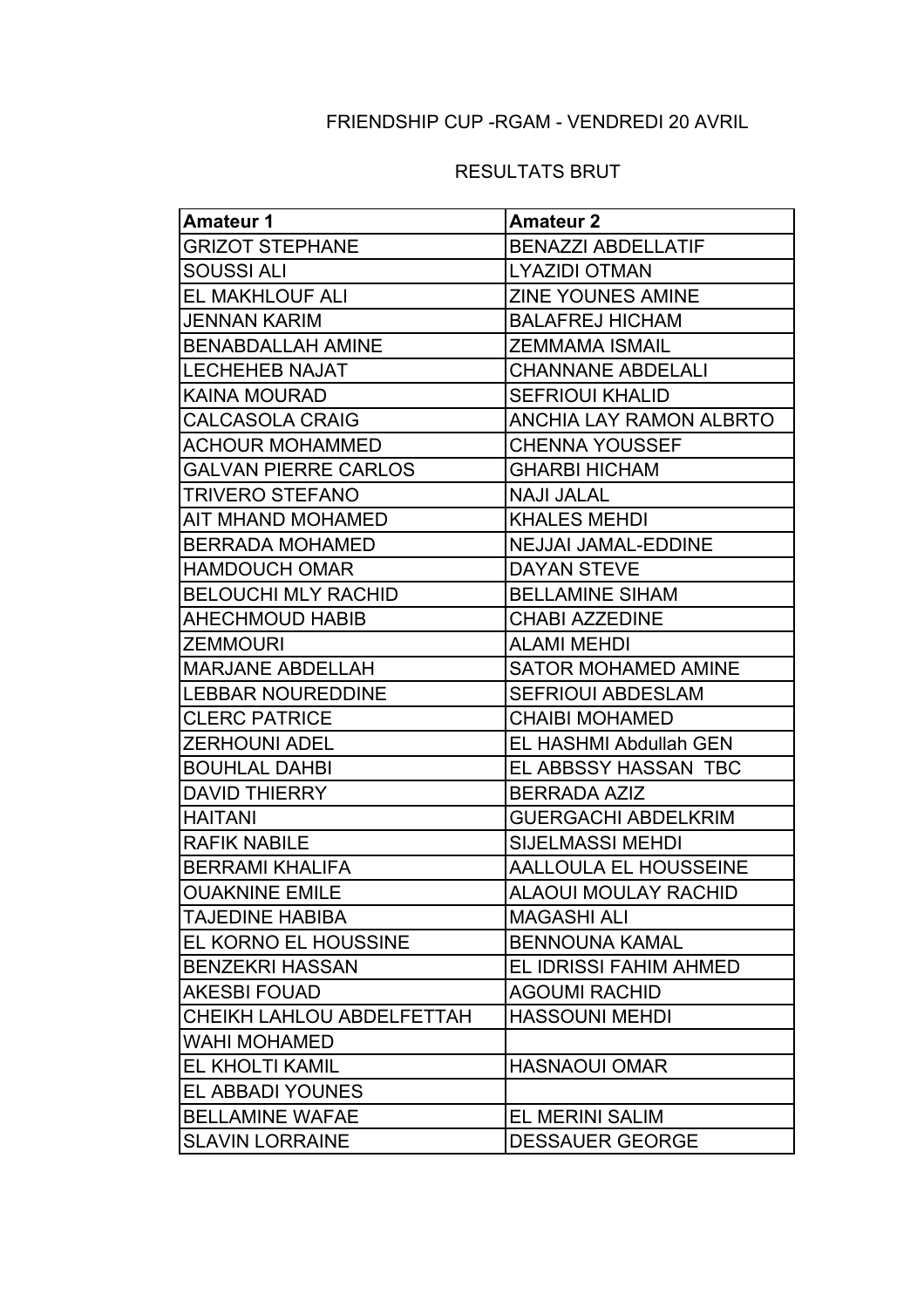# FRIENDSHIP CUP

#### RESULTATS BRUT RESULTATS NET

| <b>BRUT</b>                                                                           |
|---------------------------------------------------------------------------------------|
| 68                                                                                    |
|                                                                                       |
|                                                                                       |
|                                                                                       |
|                                                                                       |
|                                                                                       |
| $\frac{69}{69}$ $\frac{71}{71}$ $\frac{71}{71}$                                       |
| $\frac{71}{72}$<br>$\frac{72}{72}$                                                    |
|                                                                                       |
|                                                                                       |
| $\frac{73}{74}$<br>$\frac{74}{75}$                                                    |
|                                                                                       |
|                                                                                       |
| $\frac{75}{75}$<br>$\frac{75}{76}$                                                    |
|                                                                                       |
|                                                                                       |
|                                                                                       |
| $\begin{array}{r} \n \overline{76} \\  \overline{76} \\  \overline{76}\n \end{array}$ |
|                                                                                       |
| 77<br>77<br>78                                                                        |
|                                                                                       |
|                                                                                       |
| $\frac{78}{6}$                                                                        |
| 78                                                                                    |
| 79                                                                                    |
| $\frac{80}{1}$                                                                        |
| 80                                                                                    |
| 81                                                                                    |
| 81                                                                                    |
| 81                                                                                    |
| 82                                                                                    |
| 82                                                                                    |
| 83                                                                                    |
| 84                                                                                    |
| 87                                                                                    |
| 87                                                                                    |
| 92                                                                                    |

| <b>BRUT</b> | <b>Amateur 1</b>                 |
|-------------|----------------------------------|
| 68          | EL MAKHLOUF ALI                  |
| 69          | <b>GRIZOT STEPHANE</b>           |
| 69          | <b>JENNAN KARIM</b>              |
| 71          | <b>BENABDALLAH AMINE</b>         |
| 71          | KAINA MOURAD                     |
| 71          | <b>GALVAN PIERRE CARLOS</b>      |
| 71          | SOUSSI ALI                       |
| 71          | <b>CALCASOLA CRAIG</b>           |
| 72          | AIT MHAND MOHAMED                |
| 72          | <b>TRIVERO STEFANO</b>           |
| 73          | <b>ACHOUR MOHAMMED</b>           |
| 74          | <b>BERRADA MOHAMED</b>           |
| 75          | <b>LECHEHEB NAJAT</b>            |
| 75          | <b>HAMDOUCH OMAR</b>             |
| 75          | <b>AHECHMOUD HABIB</b>           |
| 76          | <b>AKESBI FOUAD</b>              |
| 76          | <b>LEBBAR NOUREDDINE</b>         |
| 76          | EL KORNO EL HOUSSINE             |
| 76          | <b>EL ABBADI YOUNES</b>          |
| 77          | <b>ZEMMOURI</b>                  |
| 77          | <b>BELOUCHI MLY RACHID</b>       |
| 78          | <b>ZERHOUNI ADEL</b>             |
| 78          | <b>MARJANE ABDELLAH</b>          |
| 78          | <b>BOUHLAL DAHBI</b>             |
| 79          | <b>BENZEKRI HASSAN</b>           |
| 80          | <b>CLERC PATRICE</b>             |
| 80          | RAFIK NABILE                     |
| 81          | <b>WAHI MOHAMED</b>              |
| 81          | <b>BERRAMI KHALIFA</b>           |
| 81          | <b>DAVID THIERRY</b>             |
| 82          | <b>CHEIKH LAHLOU ABDELFETTAI</b> |
| 82          | <b>HAITANI</b>                   |
| 83          | TAJEDINE HABIBA                  |
| 84          | <b>OUAKNINE EMILE</b>            |
| 87          | EL KHOLTI KAMIL                  |
| 87          | <b>BELLAMINE WAFAE</b>           |
| 92          | <b>SLAVIN LORRAINE</b>           |